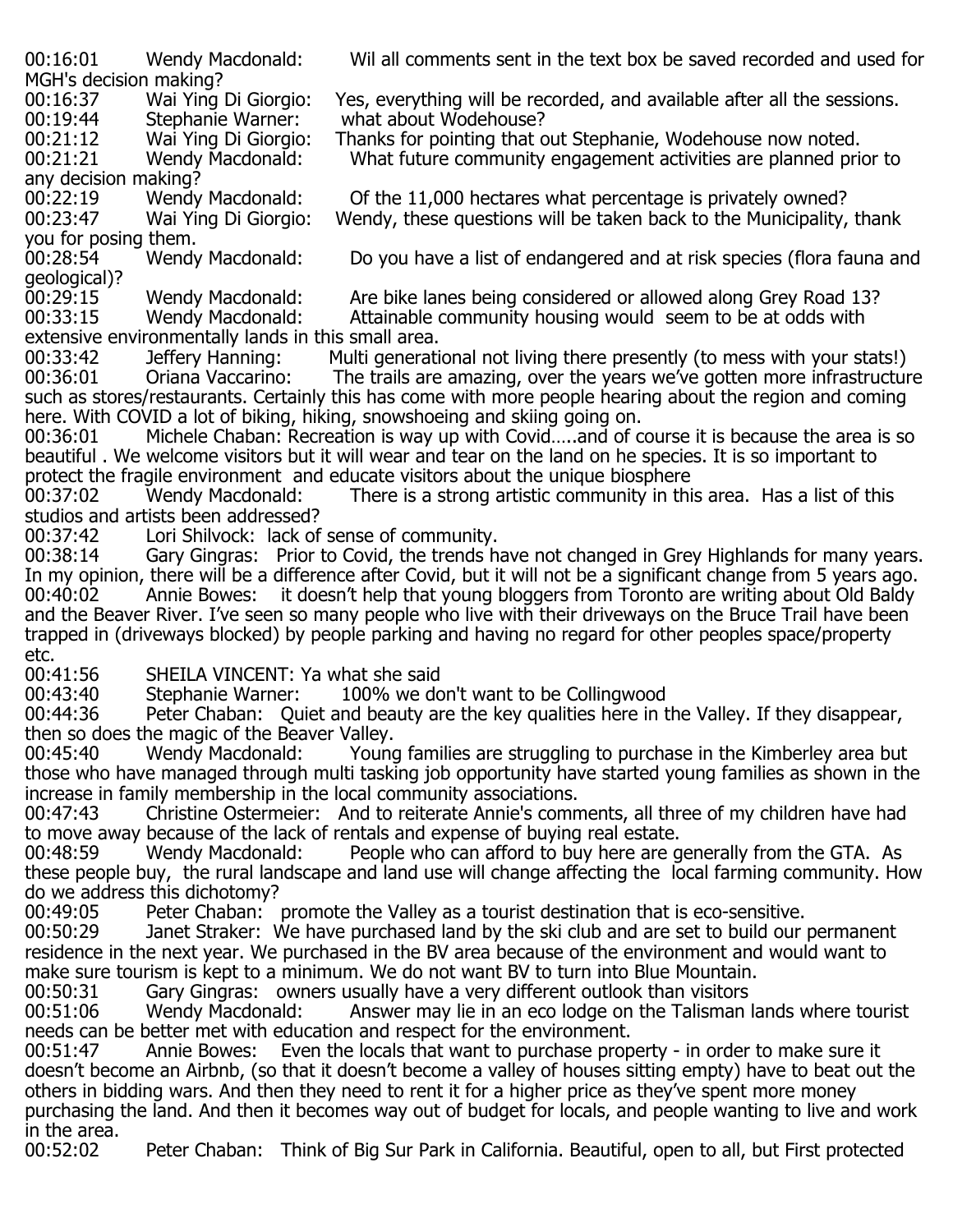from excessive exploitation. The Park is more important than \$\$.

I've also heard another resident in the Amik subdivision speak of promotion of a "Dark Sky Preserve", which could provide a certain amount of environmental protection yet would be in keeping with "eco-tourism".

I agree Gary, I think a lot of people have bought places up in Grey Highlands in the past year, working from home and not having any of the things available to them that kept them in the city- but might not actually be up to living in a rural area once things go back to normal.<br>01:02:28 Heather McGee: I disagree - I think this is the new norm. Everything has bee

Heather McGee: I disagree - I think this is the new norm. Everything has been getting busier over the last several years. Now that is has been discovered it will continue to be this busy.

01:03:06 Gary Gingras: Totally agree John,<br>01:03:13 Wendy Macdonald: Grey Road

Grey Road 13 has always been a link for truck traffic down through several of the small communities to Grey Road 40 and Highway 26. Has consideration been given to an alternate truck route to bypass the small communities?<br>01:03:27 Michele Chaban: Agree with John

01:03:27 Michele Chaban: Agree with John<br>01:03:33 Christine Ostermeier: I agree wit

01:03:33 Christine Ostermeier: I agree with Heather. The explosion of development along the shore of Georgian Bay will keep the traffic coming.

Gary Gingras: we pick up many alcohol containers along 8th concession and 35th sideroad

daily<br>01:04:17 01:04:17 Jeffery Hanning: Trends - greater intensification of activity and use - which is a good thing.<br>01:04:48

Peter Chaban: Agree with John. A \$1000 littering fine would stop that problem and make some money for the municipality.

01:05:14 Gary Gingras: it would need to be enforced and that does not happen in GH<br>01:06:58 Traci Elliott: Apple Pie Trail ties nicely in with a similar initiative in Stratford O

Traci Elliott: Apple Pie Trail ties nicely in with a similar initiative in Stratford ON, they do a chocolate and a bacon one I think. A great idea :) promotes local buisnesses… tourism and educates local producers. :)<br>01:07:55

Traci Elliott: community. Great idea - tourism is the community inviting others to their area so I agree if you don't involve the community - you run the risk of isolating the community :)<br>01:10:41 Wendy Macdonald: An active community centre, hall, library and assoc

An active community centre, hall, library and association connection in conjunction with a strong information and culture centre would go a long way to enhance community building.<br>01:13:54

Traci Elliott: I love that the valley is so alive and vibrant and willing to talk about new ideas and what would it look like to balance community with tourism. I lived in the valley back in Talisman days so I am interested in the vibrancy of this valley. I enjoyed my time there and always enjoy biking through now that I am not a resident. The energy on this call is so great. Open minds and responsible hearts. :)<br>01:17:23 Wendy Macdonald: Educational opportunities offered by local businesses (beeke

Educational opportunities offered by local businesses (beekeeping, native plants, foraging, herbalists) should be supported through municipal involvement to encourage their growth.<br>01:17:58

Christine Ostermeier: I think it's important to keep in mind the role that the valley has in the municipality as a whole. It often feels that the valley is a separate entity. Tourism that isolates the valley amplifies that perception. Agri-tourism could incorporate the interests of the entire municipality.<br>01:19:18 Theather McGee: There's such rich indigenous history in the valley and nothing to

Heather McGee: There's such rich indigenous history in the valley and nothing to educate people about this history. This is a huge missing piece in our community.<br>01:25:10 Wendy Macdonald: Engaging the indigenous commun

01:25:10 Wendy Macdonald: Engaging the indigenous community in workshops and educational sessions was beginning prior to COVID at our community hall and hopefully these will continue as COVID restrictions are eased. These connections continue to grow within the community members.<br>01:28:44 Mat: It's been great to have new regulation around rentals to prevent party

Mat: It's been great to have new regulation around rentals to prevent party houses. Neither owners nor locals want their home trashed. I believe this will go a long way toward correcting the errors of past rental challenges.

01:28:45 Michele Chaban: So agree about the Indigenous hx<br>01:29:50 James and Margaret Parkin: I perceive a relatio

I perceive a relationship with the Collingwood area. There are some shopping opportunities there and services that we occasionally use along with other ski clubs and golf. I am glad we are not Collinwood but also appreciate it being nearby.<br>01:30:40 Wendy Macdonald: Grey Roots and South Grey M

Grey Roots and South Grey Museum are keen to educate the public on the indigenous influence on the Beaver Valley corridor and hopefully that can be developed more fully through a cultural and information centre.

Will we be getting to Talisman and its very specific profile? If not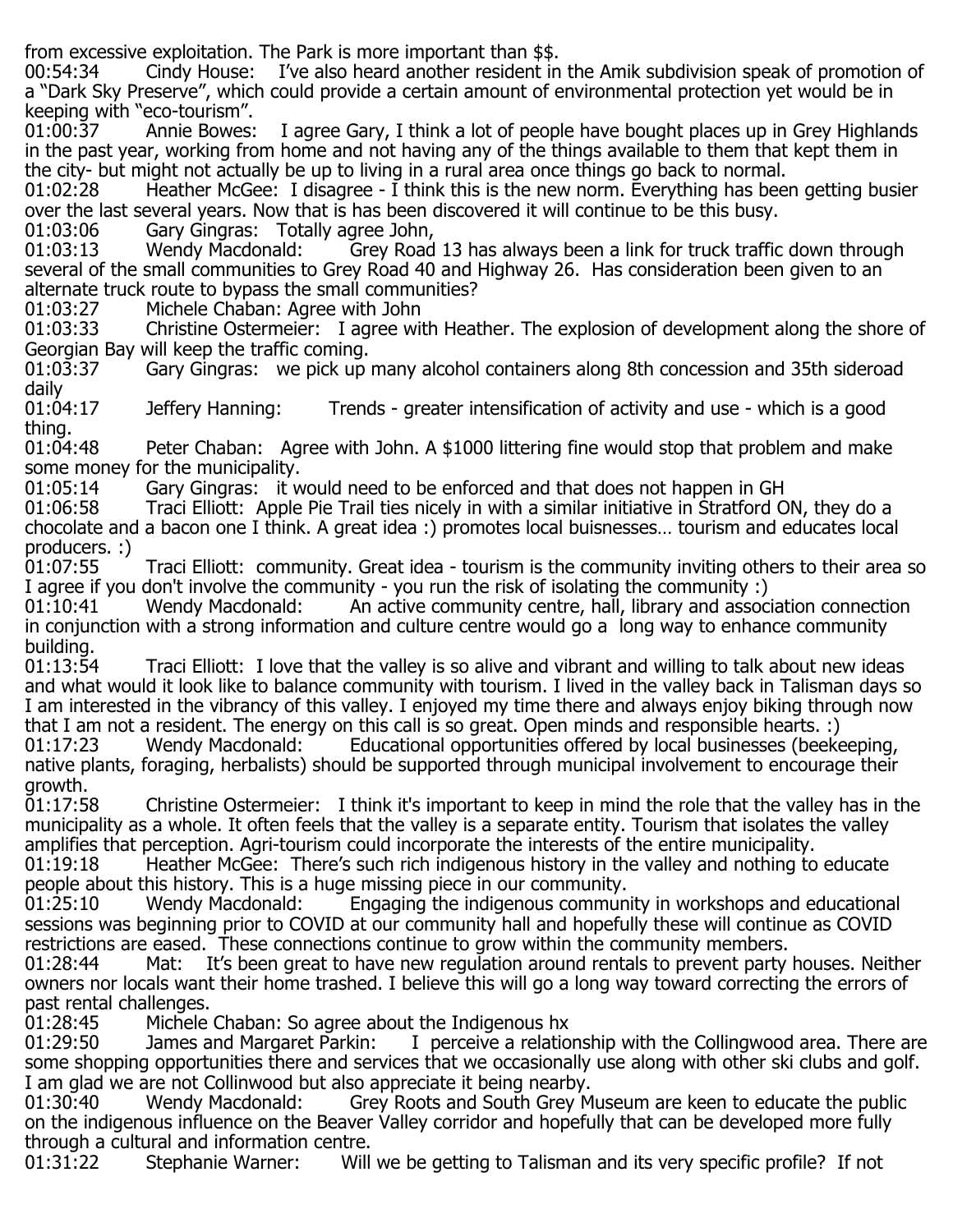when will that session be held?<br>01:32:37 Wai Ying Di Giorgio: These sessions are high level, broad overview for the entire corridor; not specific to Talisman

01:33:48 Gary Gingras: These sessions were promoted as being related to Talisman<br>01:34:27 Stephanie Warner: Unsure why I thought this would be about Talisman

Unsure why I thought this would be about Talisman as I believe that is phase 1. How do we discuss that? When will that consultation take place?<br>01:34:41 Heather McGee: ^ Yes they were.. I quess the municipality

 $01:34:41$  Heather McGee:  $\wedge$  Yes they were.. I guess the municipality sent out the wrong impressions  $01:35:36$  Heather McGee: "Grey Highlands seeks community input on future of Beaver Valley and Heather McGee: "Grey Highlands seeks community input on future of Beaver Valley and Talisman Resort"

01:35:39 John Scott: yes 01:36:05 SHEILA VINCENT: Yup exactly<br>01:36:17 Traci Elliott: I think in terms o

Traci Elliott: I think in terms of "day trips" with its dining, hiking and wine, produce (apples etc), the Beaver Valley aligns with the type of visitor that might frequent Manitoulin, Muskoka and Niagara. In that spirit, you can attract a type of visitordepending on how you advertise and also at the grassroots ..how you greet them and educate them about the place they are visiting. Even people who are "not the type you want" can be educated to treat an area with respect (required supervision and fading of this supervision over time..but its possible ) :)

Indeed. Very interesting discussion but not direct to private-public property of greatest interest here in Talisman.

01:36:25 Gary Gingras: Bait & Switch<br>01:36:26 John Scott: I have a view t

I have a view too on that. Love to explore eco tourism, sustainable tourism more<br>01:36:28

Stephanie Warner: While this is helpful in a very global sense it is no way helpful for planning for Talisman because of its very unique character and specific to the greater Beaver Valley.<br>01:36:36 Cindy House: There is certainly a connection to Georgian Bay, Lake Huron and the E There is certainly a connection to Georgian Bay, Lake Huron and the Bruce Peninsula in a number of ways. As seasonal residents in the Amik subdivision, we do rely on the commercial & recreational offerings in Collingwood, Thornbury, Meaford, Owen Sound, etc.

01:38:05 Christine Ostermeier: I think it still relates to the Talisman property as we are all saying in our own way that we don't want to see the land turned into a housing development. I got the impression from council meetings that it is being considered.

Appalachian Mountain Club lodges in New Hampshire is a type of eco lodge you might look to for examples

01:38:32 Corey Wells: Yes, great example James

Useful to study other natural areas which have become a victim of their own sucess. In my own experience, The island of Skye should be considered as an example. Hiking is a very common connection to the Beaver Valley.

1440 Multiversity, south of San Francisco I know about. High priority in sustainability. wellness, in Scotts Valley, was unused property, invested in eco friendly, planet friendly, living well centre … love to chat further aboiut this.

Will someone from the Municipality or your firm be following up with answers to questions that aren't addressed? For example timing of the other consultations and "visioning" Talisman<br>01:40:49

01:40:49 John Scott: custodian of nature<br>01:40:55 John Scott: sustainable

01:40:55 John Scott:<br>01:41:38 John Scott:

01:41:38 John Scott: say again where?<br>01:43:49 Gary Gingras: sustasustainable

01:43:49 Gary Gingras: sustasustainable growth<br>01:43:58 Jarrett Woodhouse: outdoor, sustain

01:43:58 Jarrett Woodhouse: outdoor, sustainable, economy growing recreation<br>01:44:25 John Scott: community

01:44:25 John Scott: community<br>01:44:33 Gary Gingras: beneficial

01:44:33 Gary Gingras: beneficial to residents<br>01:44:49 Mat: Local food, mom and pop shop

01:44:49 Mat: Local food, mom and pop shoppes, no chains<br>01:47:44 Andrew Thorpe: environmental education

01:47:44 Andrew Thorpe: environmental education<br>01:48:17 Mat: Can we surround the lagoons with

Can we surround the lagoons with natural vegetation / trees so they are not as loud and as unsightly?<br>01:51:22 Jeffery Hanning:

Better internet infrastructure to improve work force issues. Attract better and higher paying jobs for all. More full time residents who would embrace ownership of the environmental amenities in the Valley.

Mat: Yes, 9 hole local golf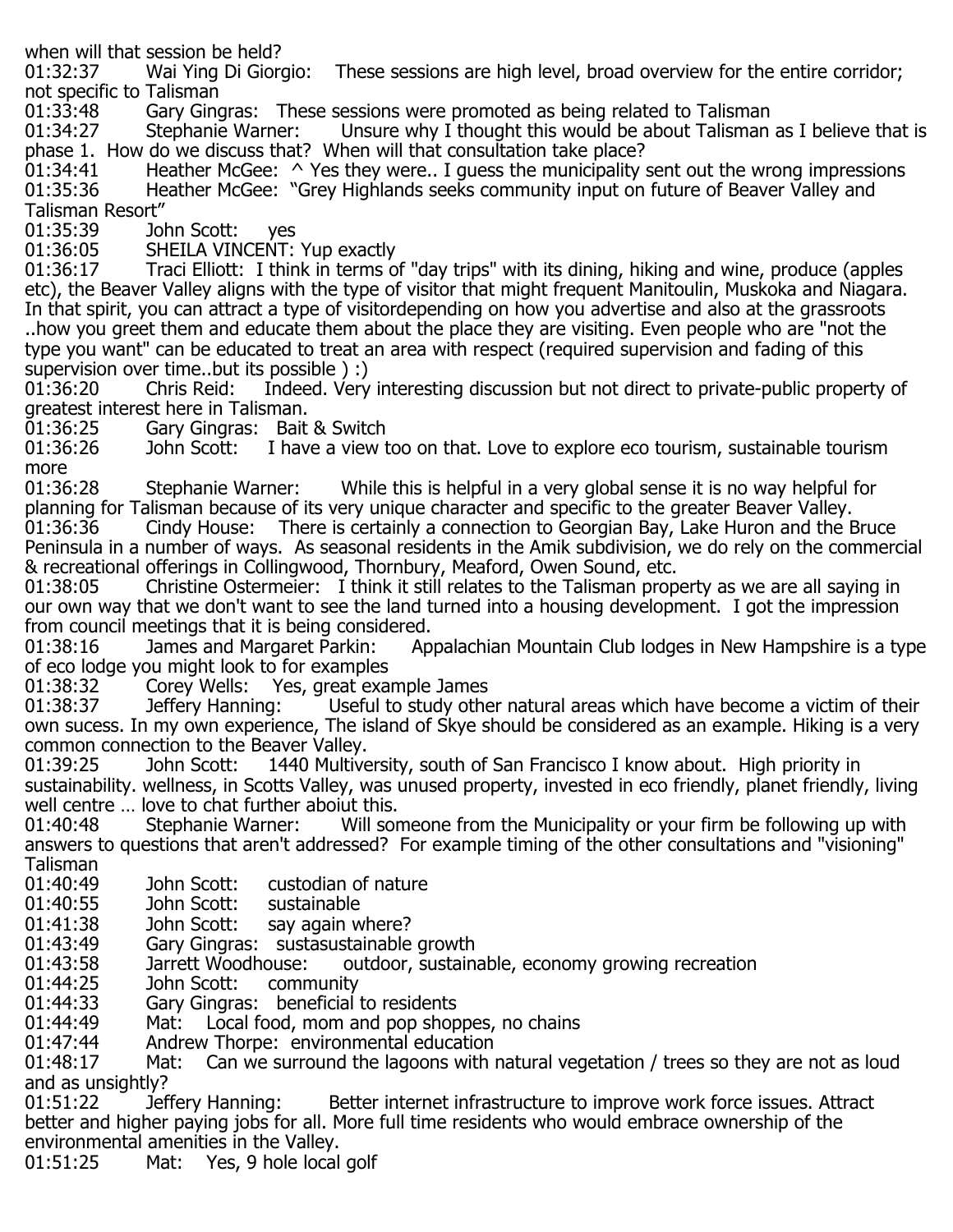01:52:19 Jarrett Woodhouse: For the record, I would like to see a golf facility brought back to life at

Talisman.<br>01:52:38 Traci Elliott: xc mtn biking at talisman coupled with outdoor educational / hiking .. art and local history / culture..kind of a cool angle :)

01:52:51 Lori Shilvock: Great learn to golf course family, community, kids lessons.<br>01:53:31 Heather McGee: Definitely lacking mountain biking trails in the valley.

01:53:31 Heather McGee: Definitely lacking mountain biking trails in the valley.<br>01:54:47 Mat: Yoga with views

01:54:47 Mat: Yoga with views<br>01:55:08 Eimear Duggan: Absolu

Eimear Duggan: Absolutely. Wellness has been the "hot topic" at luxury travel shows worldwide over the last number of years. Well said John.

I'm sure a business or the municipality could operate the Talisman facility and run a Golf/Mnt Biking/hiking/snowshoeing/etc that would be profitable and environmentally sustainable<br>01:55:43

Traci Elliott: you can advertise that you are inviting people to you place...with that invitation comes responsibility - that can be made very clear. I think people would respond to the spirit of an invitation with a responsibility with that visit. :)

01:56:16 Mat: Lovely thought, Traci<br>01:56:37 Martha Rogers: Right on Joh

01:56:37 Martha Rogers: Right on John<br>01:56:58 Peter Chaban: anvone though

Peter Chaban: anyone thought of having Talisman convert into a school? Possibly training in agriculture, art school, wellness etc. possibly an extension of a university or college.

Gary Gingras: Any government entity should not operate a commercial venture. Grey Highlands has less than 5000 residences, we cannot afford to pay for a municipal venture nof the scale of Talisman<br>01:58:09

Martha Rogers: The Kimberley Safety Group has used a "healthy communities" framework. Great values and objectives to strive for.

Heather McGee: Kimbercote Elephant thoughts is a great nature school similar to what John was referring to

Gary, if the commercial venture is self sufficient it would not need to be funded by its residents.<br>01:59:55 Chris Reid:

01:59:55 Chris Reid: Well said Stephanie.<br>02:00:29 Gary Gingras: correct Jarrett...ma

02:00:29 Gary Gingras: correct Jarrett...make sure council and staff knows this.<br>02:01:28 Jarrett Woodhouse: Agreed, self sufficiency of the venture would de 02:01:28 Jarrett Woodhouse: Agreed, self sufficiency of the venture would definitely be a priority<br>02:02:24 Traci Elliott: I hadn't thought of that angle (affordable housing) or housing of any sort. I'd Traci Elliott: I hadn't thought of that angle (affordable housing) or housing of any sort. I'd prefer to see the Talisman site used to support community needs or wants as well as to support environmentally responsible tourism/visitors. // Interesting hut to hut system - perhaps more of a sure thing in summer - winters seem to be hit and miss re: snow. but leave no trace hiking and hut use might be

doable...could it be a joint venture between municipality and landowners? (is this a wild idea? obviously details exist with parameters that I don't have) :)

02:05:04 Janice Mackinnon: agreed but there is already a massive amount of conservation land<br>02:05:05 Traci Elliott: there is the concept of critical mass everywhere - in terms of "visitor" Traci Elliott: there is the concept of critical mass everywhere - in terms of "visitor" population. As an aside, I lived in Banff for many years and now they are experiencing a critical mass - Calgary is bigger (and growing) and everyone uses cars...their infrastructure was based in cars. They are now having to pivot and look at transportation options. I wonder if we make the tourism model based on cars and driving, will we be able to pivot when the critical mass occurs? :) I don't have an answer to this but I believe its worth thinking about :)

02:06:09 Heather McGee: Does anyone know who owns Old Smoky ? It was part of Talisman at one point<br>02:07:21 Stephanie Warner: Ecotourism cannot exist without the Eco. If any privately owned resort is Ecotourism cannot exist without the Eco. If any privately owned resort is to be attracted and succeed we must protect and preserve the remaining green spaces in order for anyone to wants to open that kind of business.

02:07:27 SHEILA VINCENT: Old Smokey is privately owed<br>02:08:01 SHEILA VINCENT: There will be no development

There will be no development done on Old Smokey

02:09:45 Eimear Duggan: On the eco-lodges idea - I thought I would share this for fun - by the School of Sustainability in Italy - maybe check out the video after the call https://www.3dwasp.com/en/3d-printedhouse-tecla/

02:11:15 Christine Ostermeier: Is there an option where we don't encourage or expand tourism?<br>02:11:36 Gary Gingras: there should be. 02:11:36 Gary Gingras: there should be.<br>02:12:14 Jarrett Woodhouse: Expanded t

Expanded tourism will naturally occur as surrounding communities and surrounding communities tourism levels grow